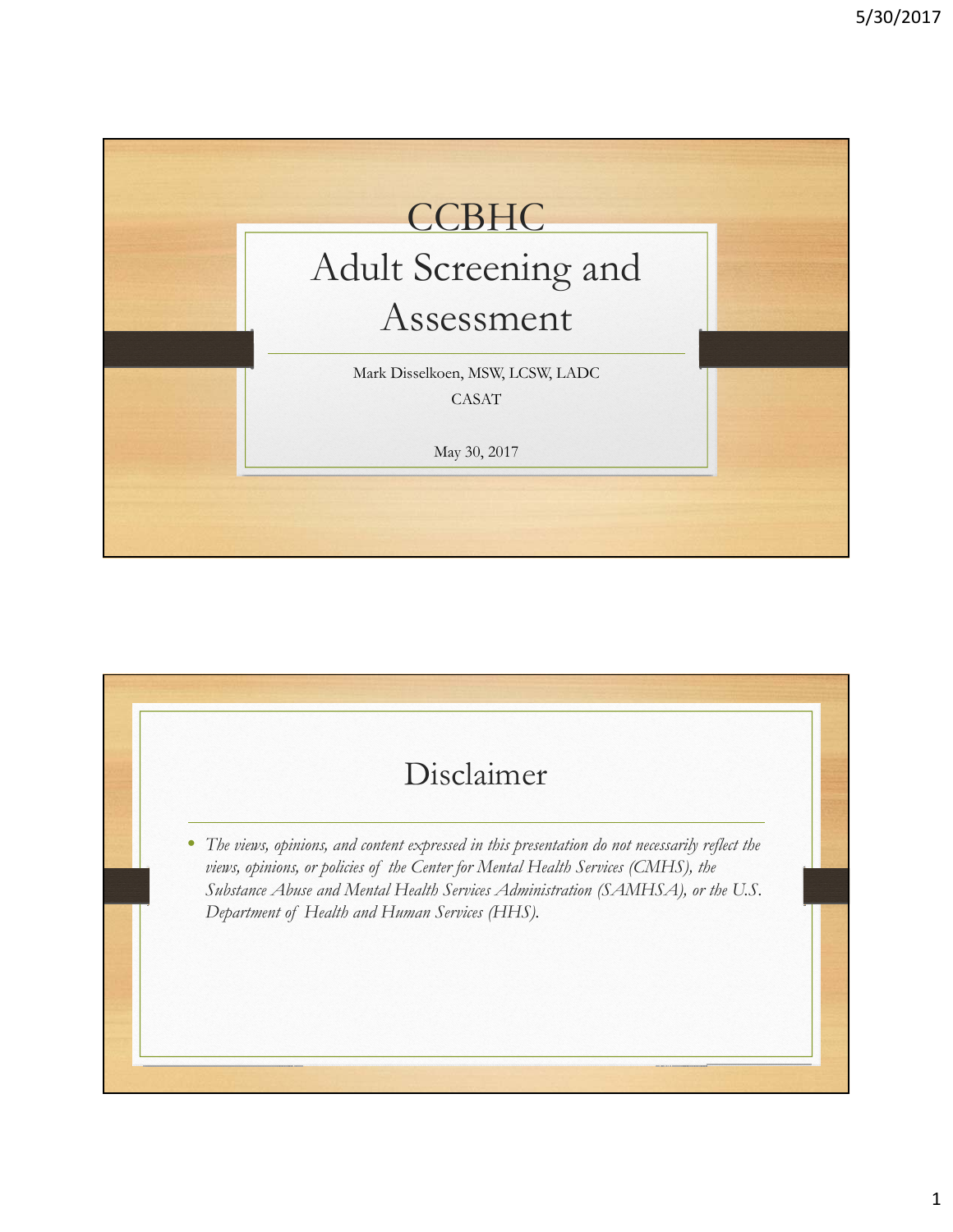

# Topics Covered for this Training • Crisis Management Services • Screening Tools for Substance Use and Psychiatric Issues • Assessment Tools for Substance Use and Comprehensive Evaluation • Integrated Treatment Plans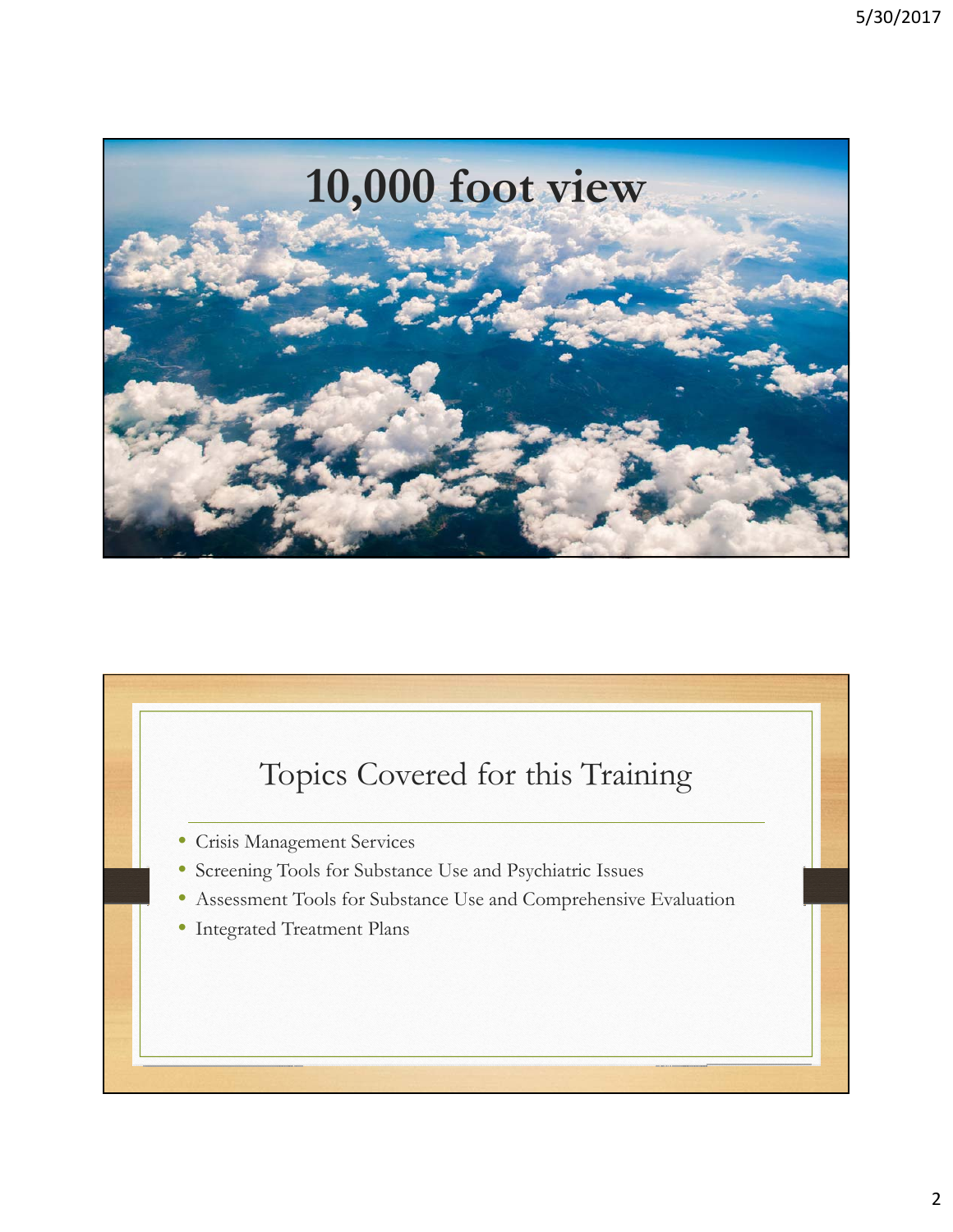

- All new consumers requesting or being referred for behavioral health will, at the time of first contact, receive a preliminary screening and risk assessment to determine acuity of needs.
- That screening may occur telephonically or in person.

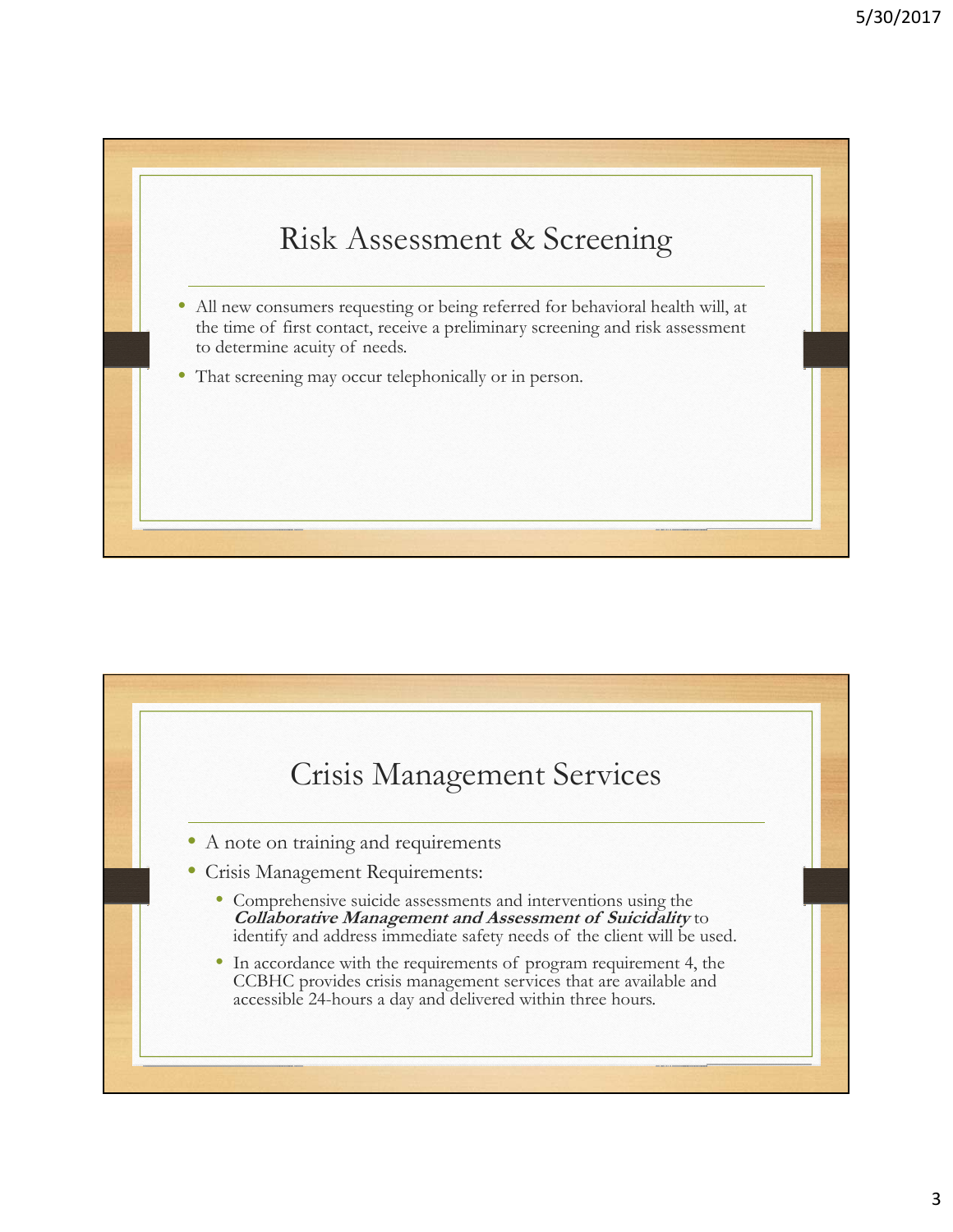## **Collaborative Management and Assessment of Suicidality**

The framework fundamentally involves a participant's engagement and cooperation in assessing and managing suicidal thoughts and behaviors and the therapist's understanding of the patient's suicidal thoughts, feelings, and behaviors. A multi-purpose clinical tool, called the Suicide Status Form (SSF), guides the patient's assessment and treatment and is developed collaboratively between the patient and the practitioner throughout the course of therapy. The duration of the CAMS treatment varies, depending on the patient's condition.

Suicide Status Form (SSF)

## Let's look at the form.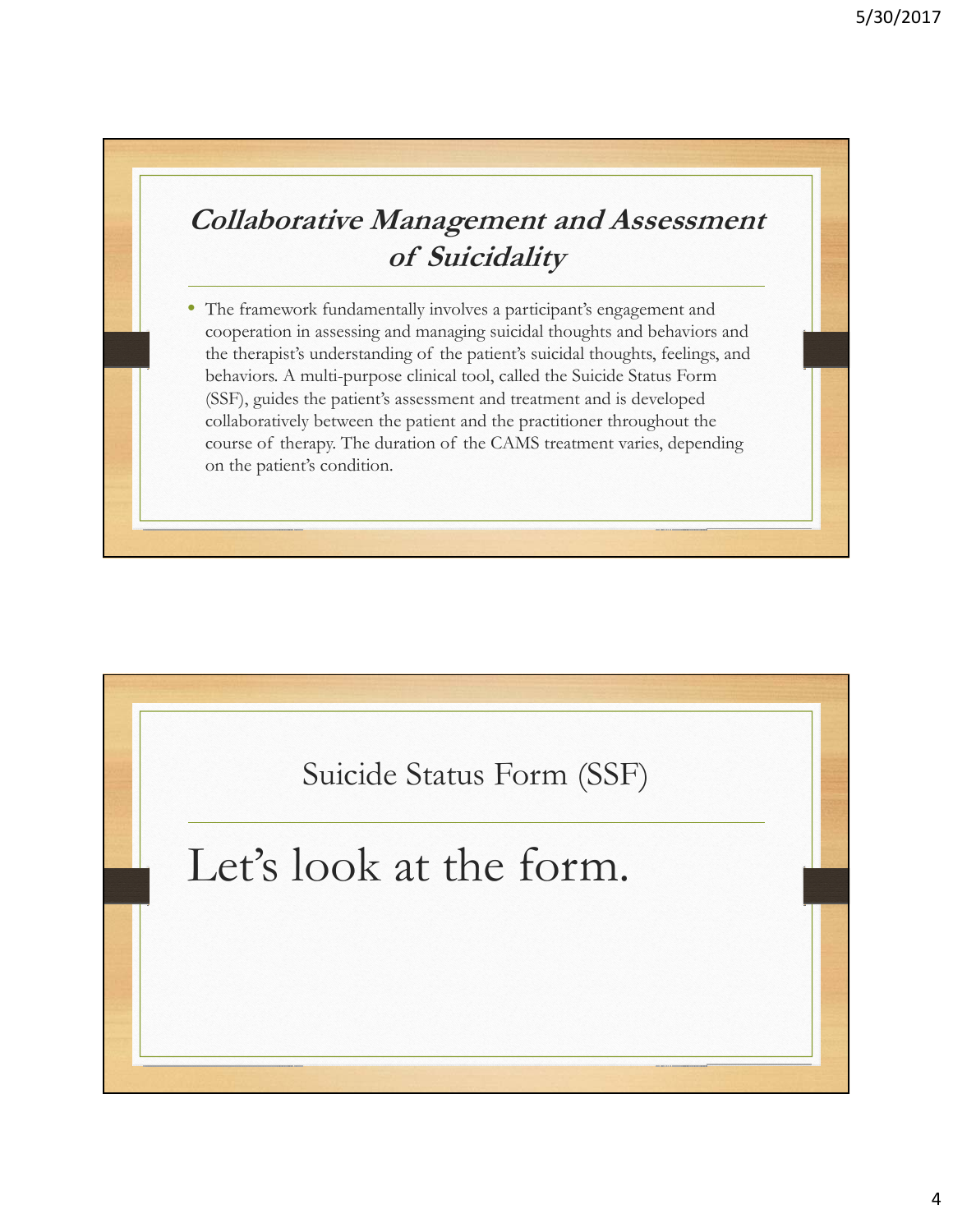## Crisis Management Services

Identifying and managing individuals who may be at-risk of or currently experiencing withdrawal is essential to mitigating risk and determining the level of care needed to safely manage the severity of withdrawal. Individuals will be assessed for signs and symptoms of withdrawal using the **Clinical Institute Withdrawal Assessment of Alcohol Scale (CIWA/CIWA-Ar)**  and the **Clinical Opiate Withdrawal Scale (COWS)**.

## Crisis Management Services

- If the screening identifies an emergency/crisis need, appropriate action is taken immediately, including any necessary subsequent outpatient follow-up.
- If the screening identifies an urgent need, clinical services are provided and the initial evaluation completed within one business day of the time the request is made.
- If the screening identifies routine needs, services will be provided and the initial evaluation completed within 10 business days.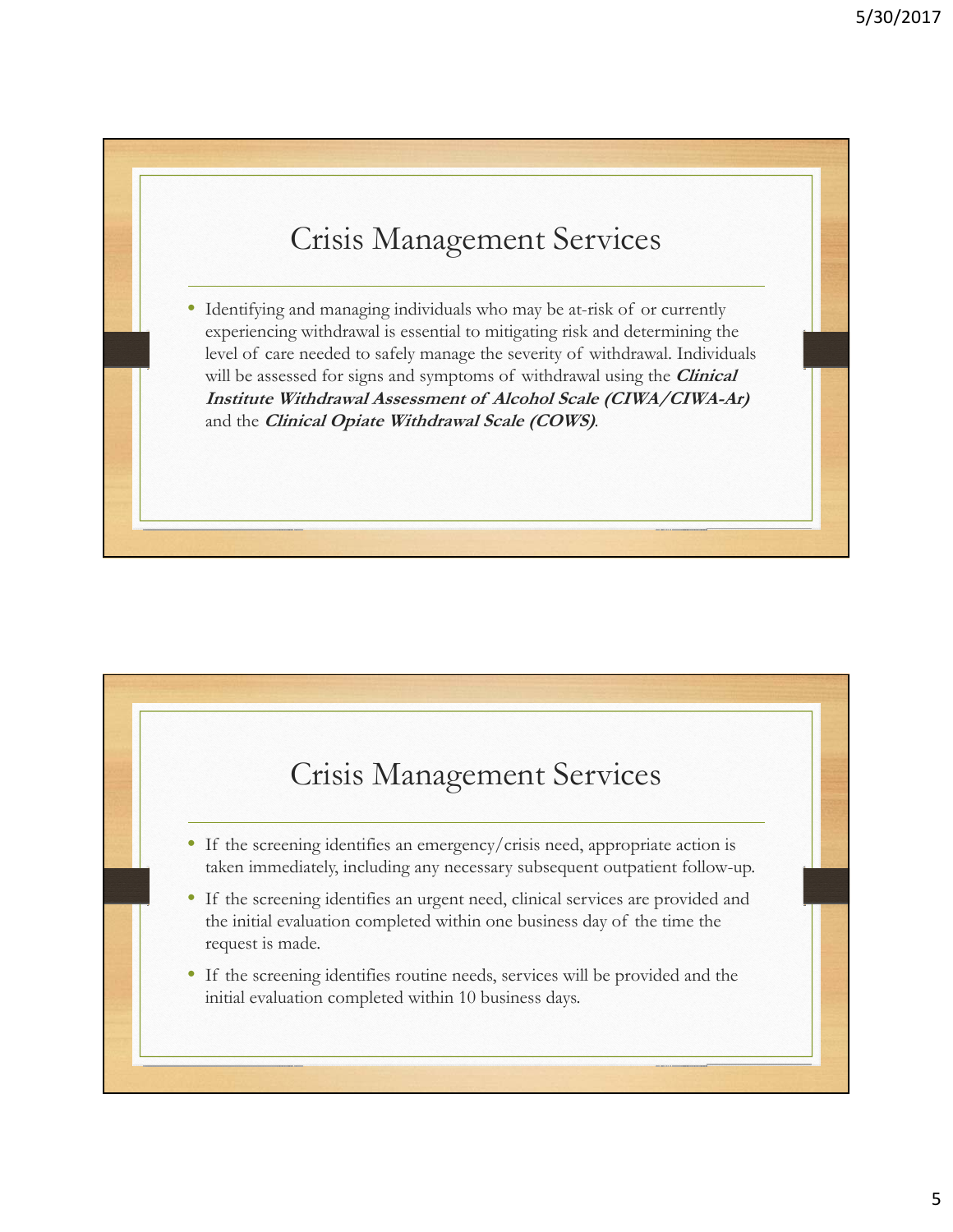## Crisis Management Services

- For those presenting with emergency or urgent needs, the initial evaluation may be conducted telephonically or by telehealth/telemedicine but an inperson evaluation is preferred.
- If the initial evaluation is conducted telephonically, once the emergency is resolved the consumer must be seen in person at the next subsequent encounter and the initial evaluation reviewed.

## Screening Leads to Assessment

- All new consumers will receive a more comprehensive person-centered and family-centered diagnostic and treatment planning evaluation to be completed within 60 calendar days of the first request for services.
- This requirement that the comprehensive evaluation be completed within 60 calendar days does not preclude either the initiation or completion of the comprehensive evaluation or the provision of treatment during the 60 day period.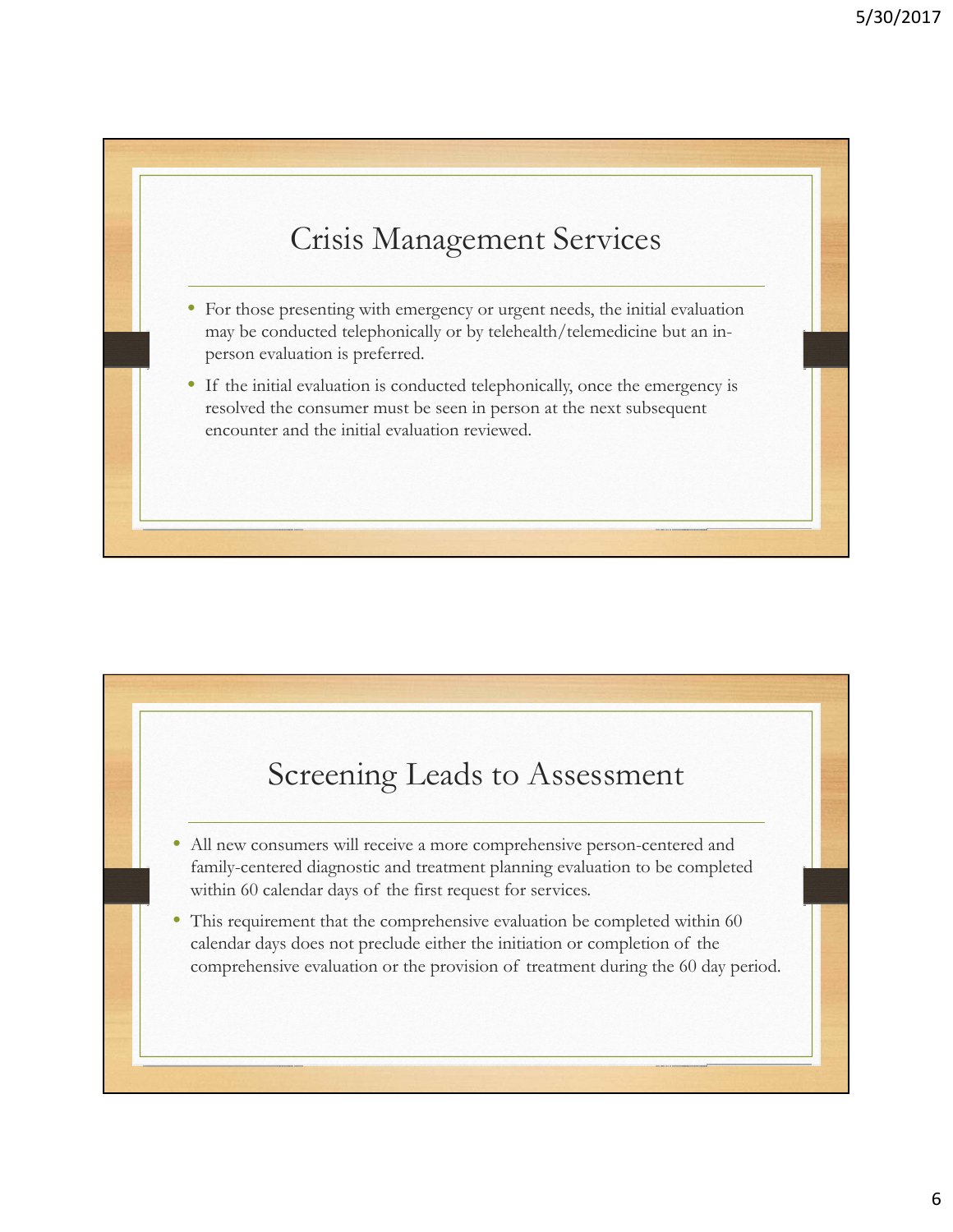

- The preliminary screening will be followed by:
	- (1) an initial evaluation, and
	- (2) a comprehensive person-centered and family-centered diagnostic and treatment planning evaluation, with the components of each specified in program requirement, 4.
	- Each evaluation builds upon what came before it.

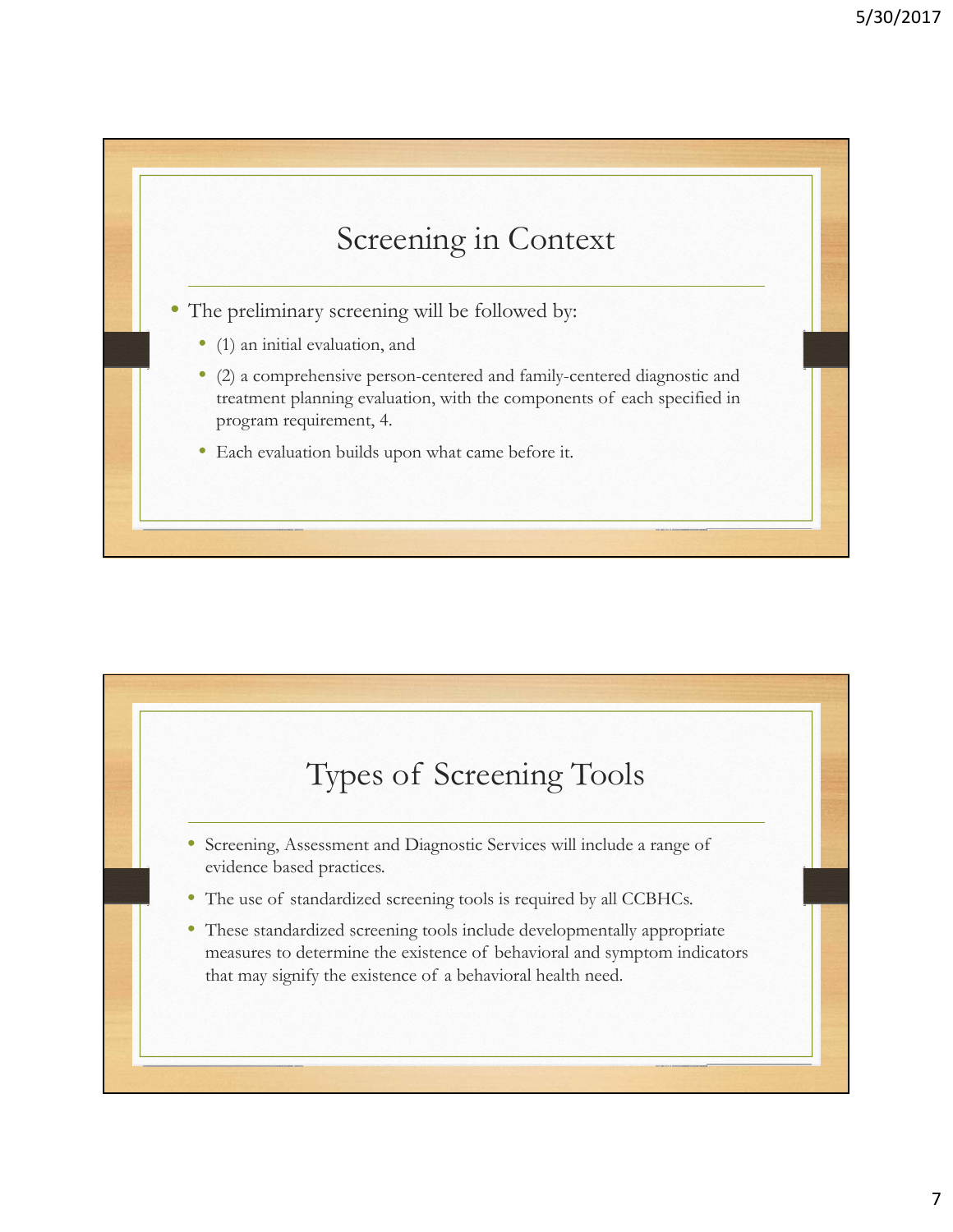## Types of Screening Tools

- **The Patient Health Questionnaire-9 (PHQ-9)** and the **DSM-5 Level 1 and 2 Cross-Cutting Symptom** screens are also standardized screening tools that provide a wide variety of validated screenings as well and symptom severity ratings for on-going monitoring of symptoms during treatment and recovery.
- Standardized screenings assist clinical decision making to determine if an individual may meet criteria for a behavioral health issue and require additional diagnostic assessment.

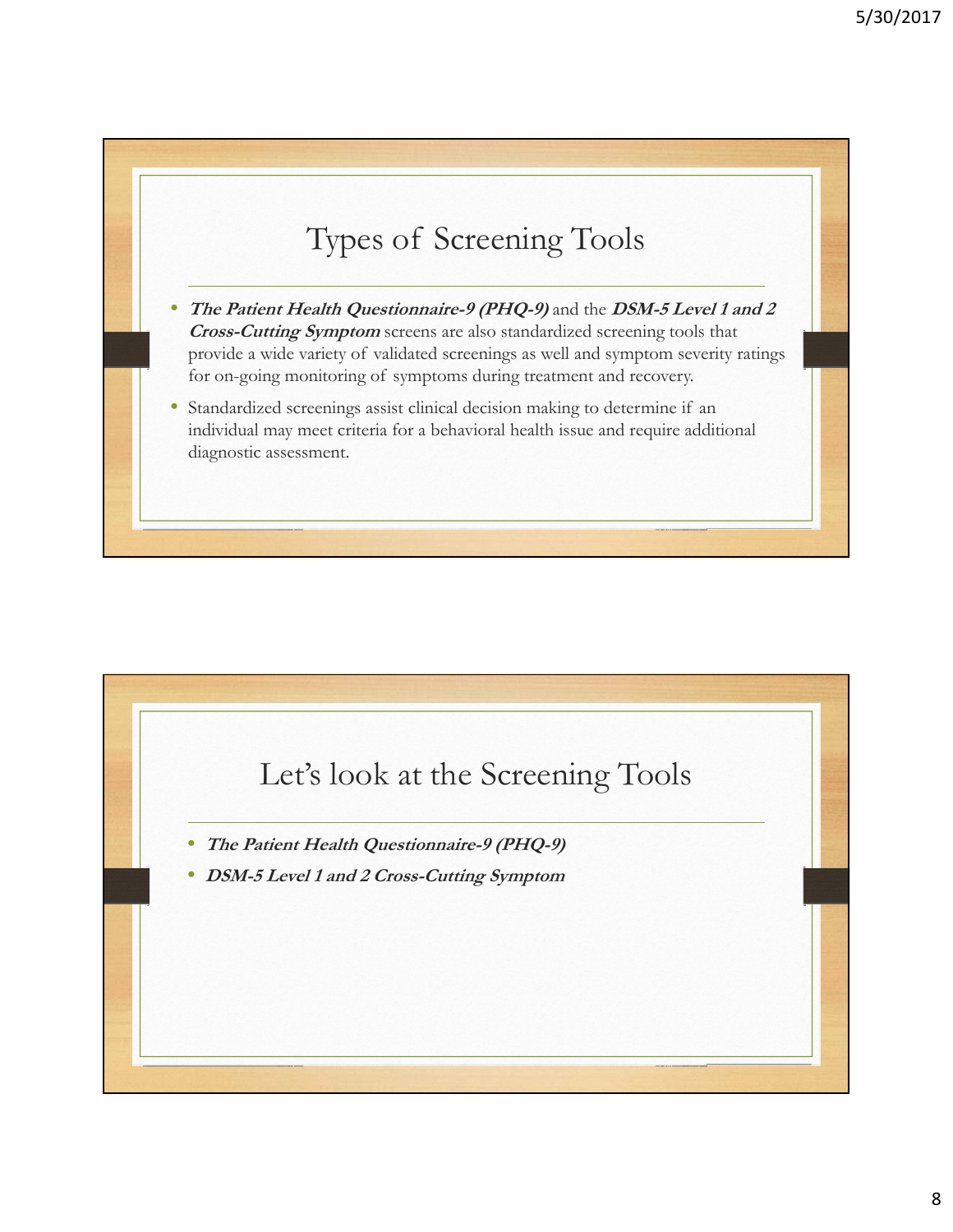## Using Screening Measures to Make Informed Decisions

• All individuals requiring further diagnostic assessment will be provided with standardized bio-psycho-social assessments to help guide the clinician, in collaboration with the individuals seeking services and their families, to make informed decisions on the treatment and recovery support options.

## Assessment

• The comprehensive person-centered and family-centered diagnostic and treatment planning evaluation is updated by the treatment team, in agreement with and endorsed by the consumer and in consultation with the primary care provider (if any), when changes in the consumer's status, responses to treatment, or goal achievement have occurred.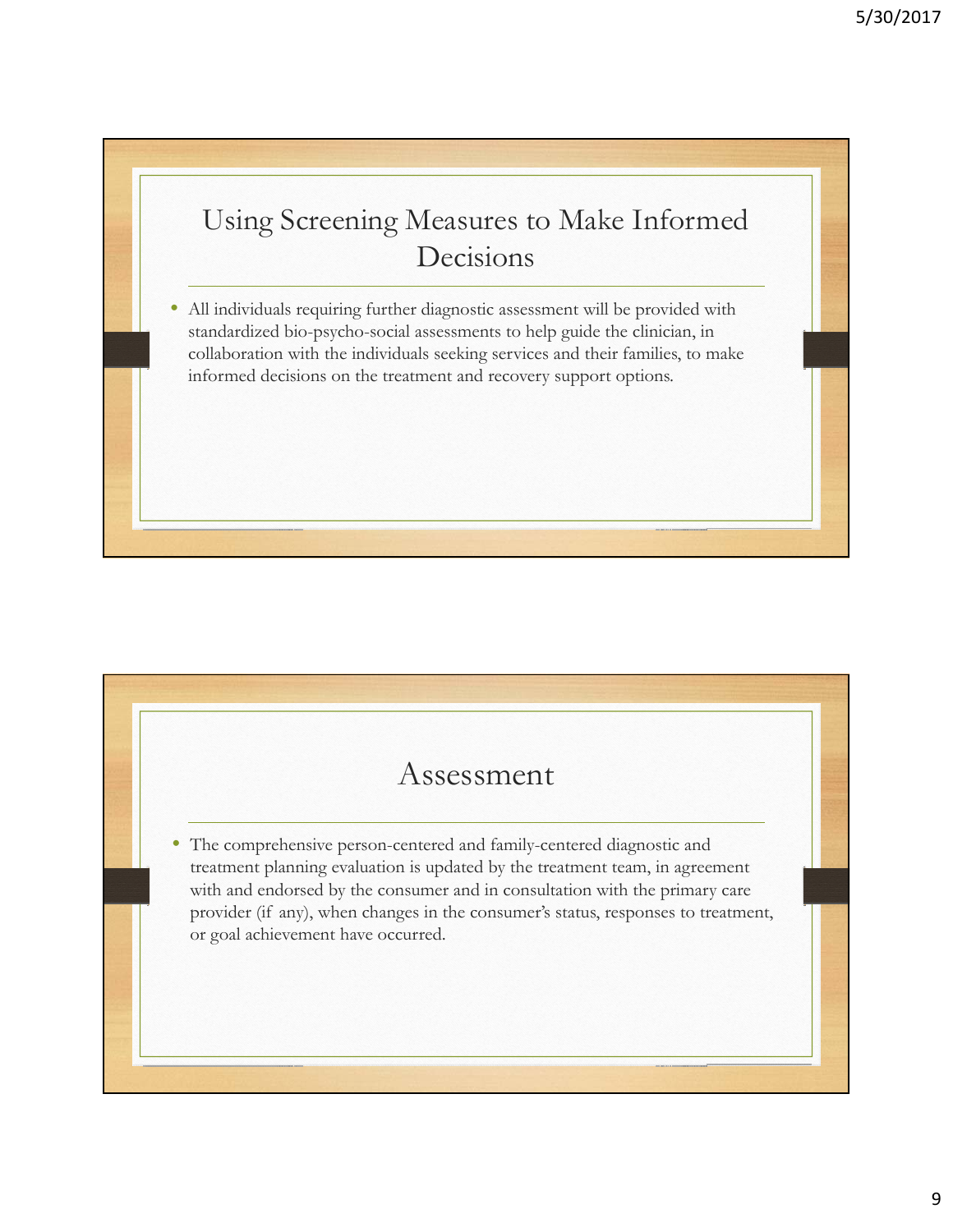## Assessment

• The assessment must be updated no less frequently than every 90 calendar days unless the state has established a standard that meets the expectation of quality care and that renders this time frame unworkable, or state, federal, or applicable accreditation standards are more stringent.

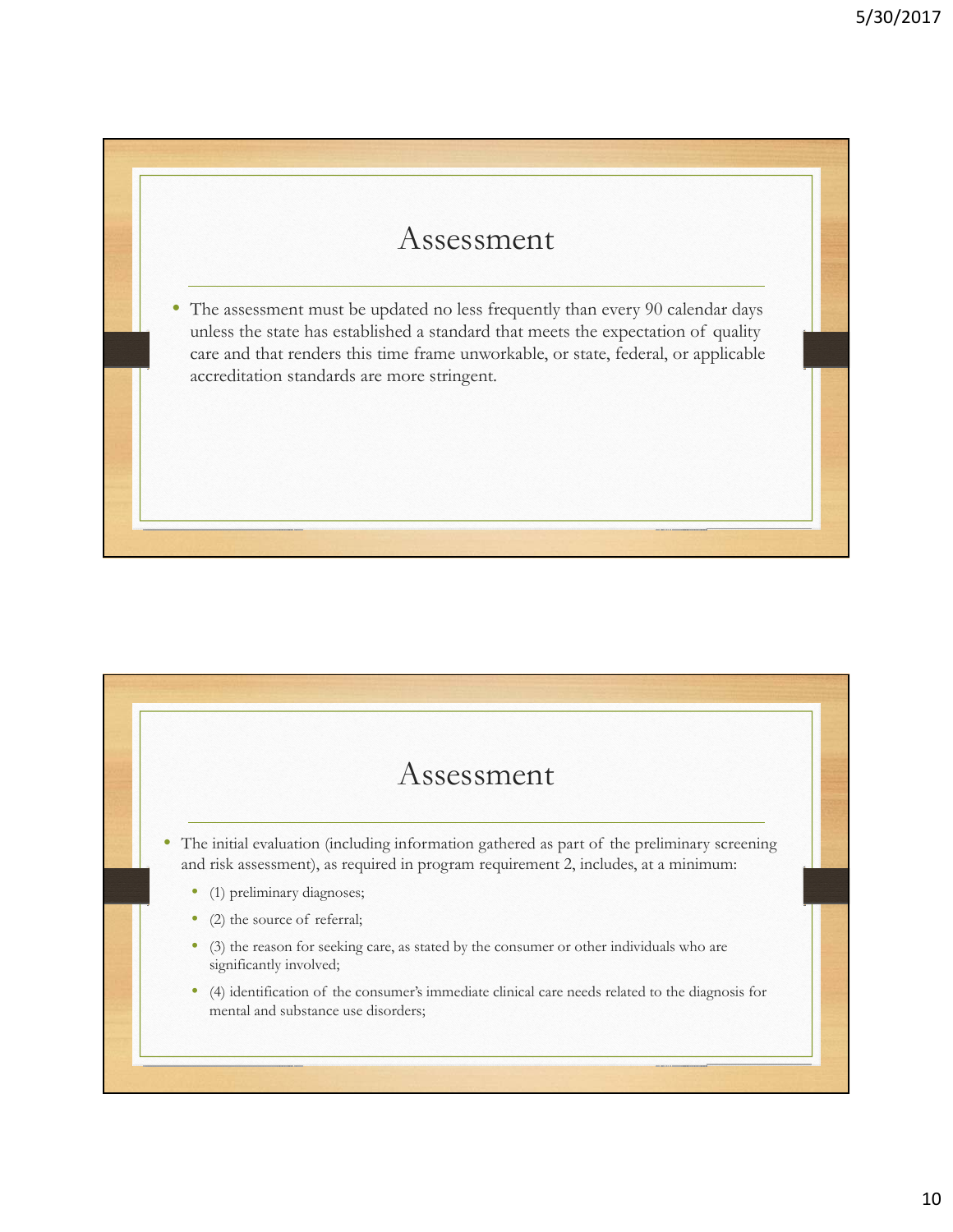#### Assessment

- The initial evaluation (including information gathered as part of the preliminary screening and risk assessment), as required in program requirement 2, includes, at a minimum:
	- (5) a list of current prescriptions and over-the-counter medications, as well as other substances the consumer may be taking;
	- (6) an assessment of whether the consumer is a risk to self or to others, including suicide risk factors;
	- (7) an assessment of whether the consumer has other concerns for their safety;
	- (8) assessment of need for medical care (with referral and follow-up as required); and
	- (9) a determination of whether the person presently is or ever has been a member of the U.S. Armed Services.

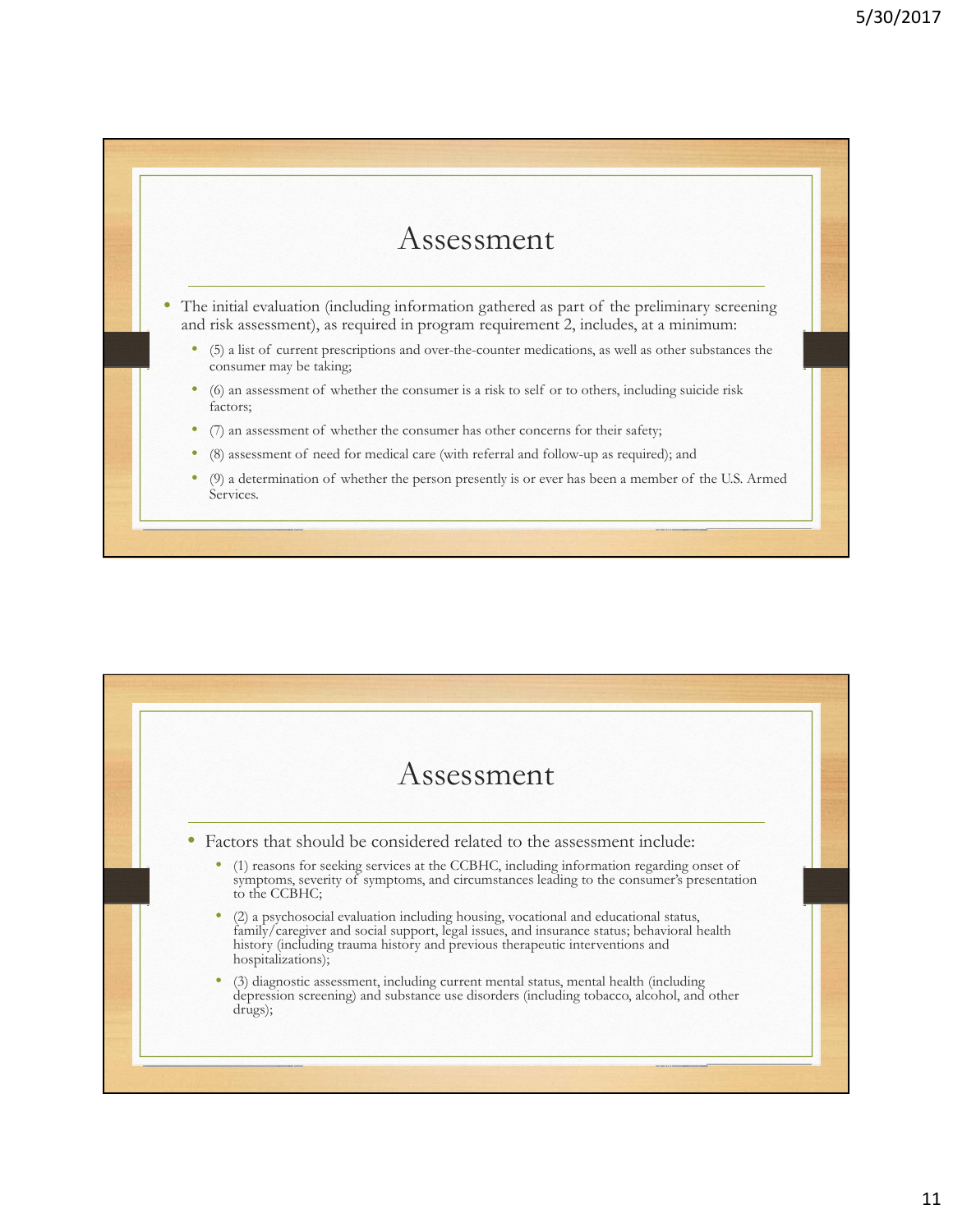

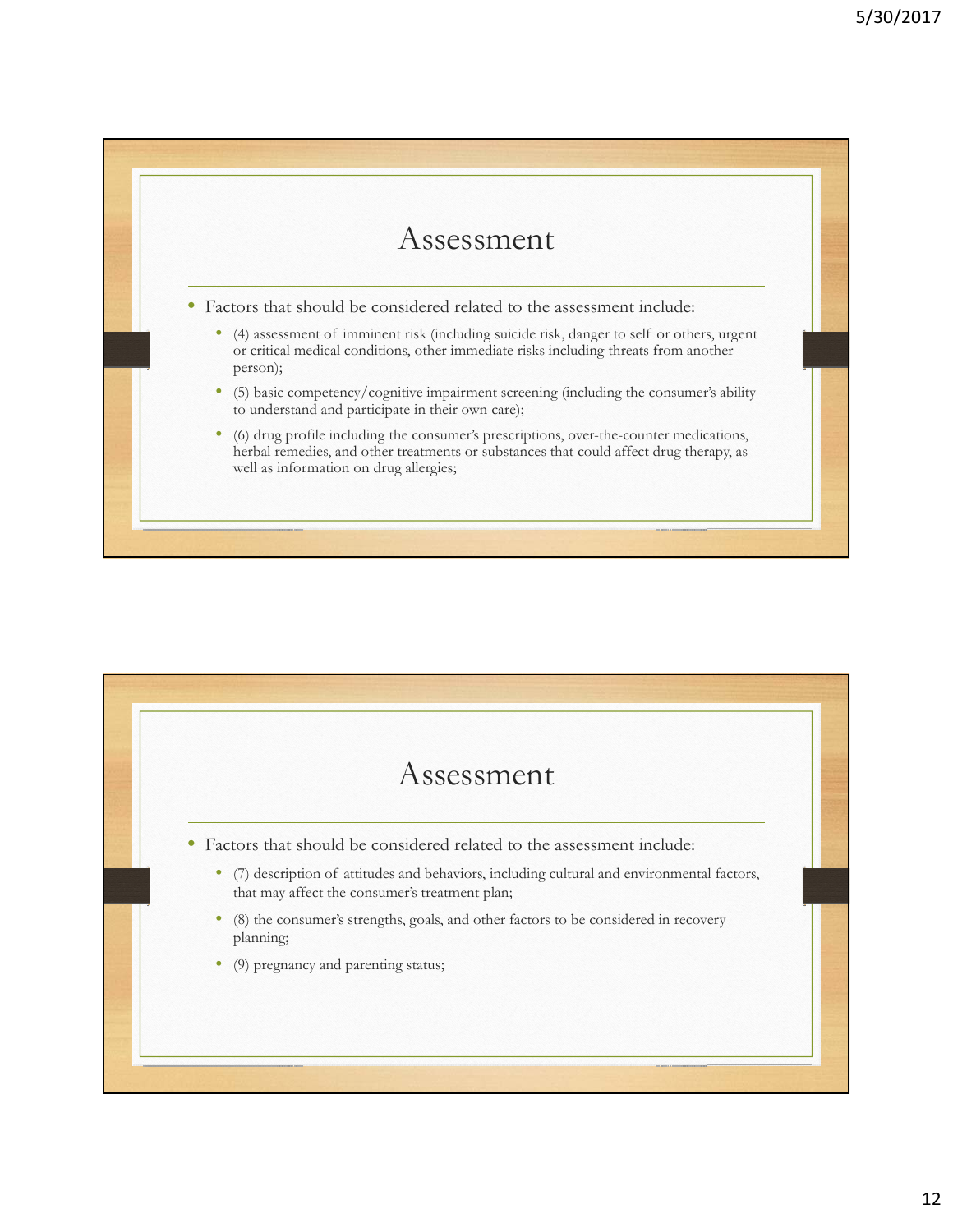## Assessment

• Factors that should be considered related to the assessment include:

- (10) assessment of need for other services required by the statute (i.e., peer and family/caregiver support services, targeted case management, psychiatric rehabilitation services, LEP or linguistic services);
- (11) assessment of the social service needs of the consumer, with necessary referrals made to social services and, for pediatric consumers, to child welfare agencies as appropriate; and

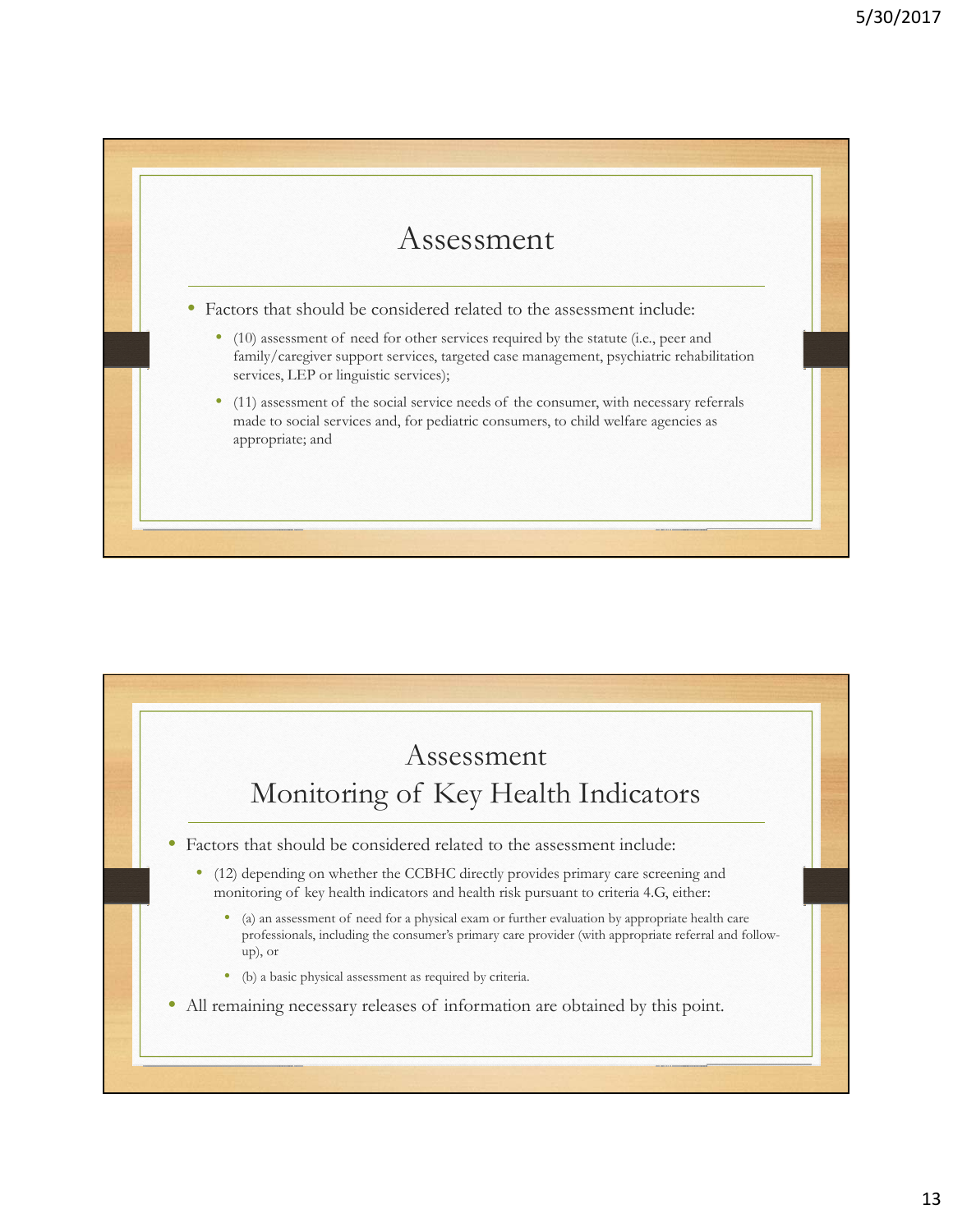

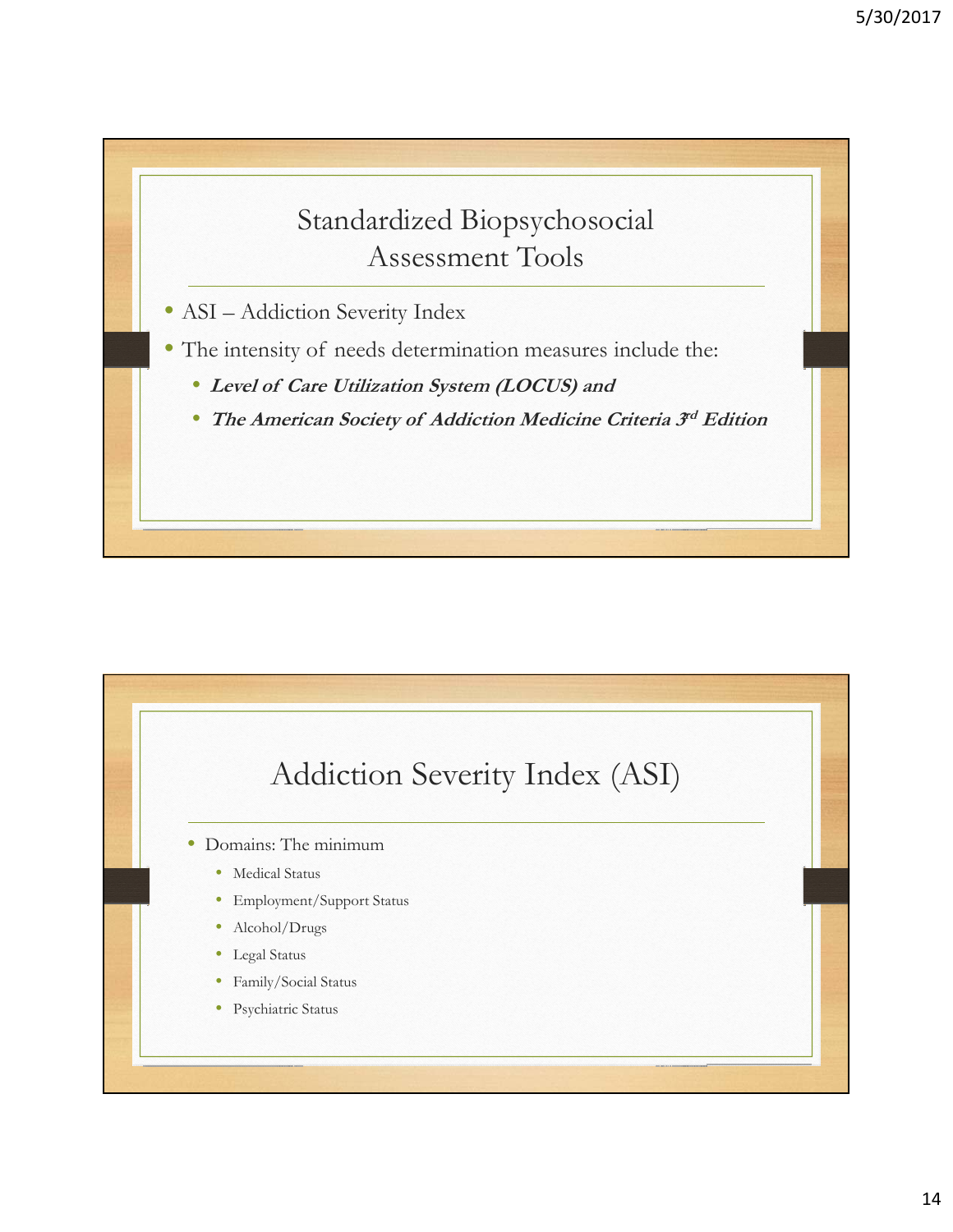

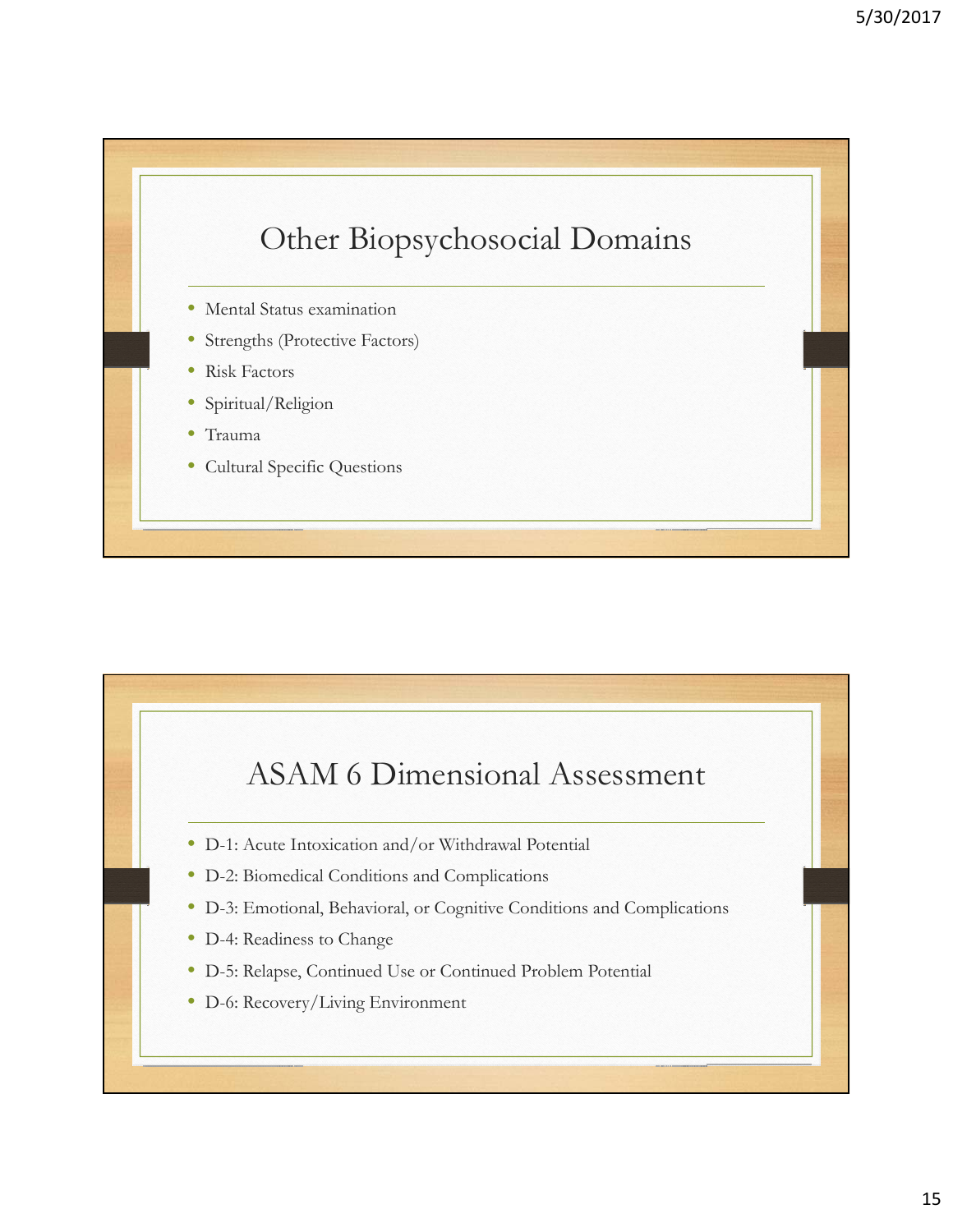

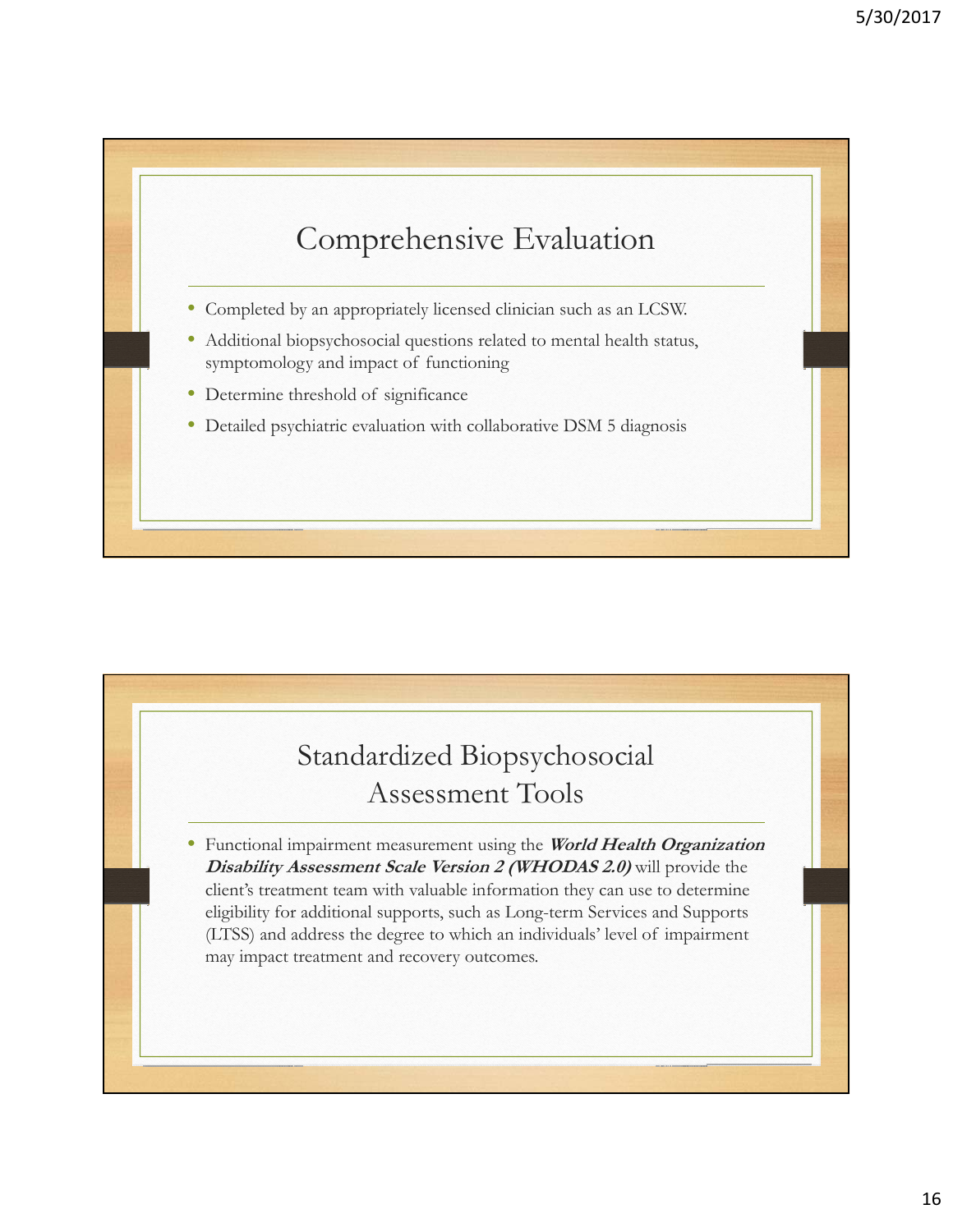## Standardized Biopsychosocial Assessment Tools

- DSM 5 Diagnosis (Differential Diagnosis)
	- Provisional Diagnosis
	- Rule Out
	- Differential Diagnosis
	- The ability to diagnosis a full range of substance use and/or other psychiatric disorders